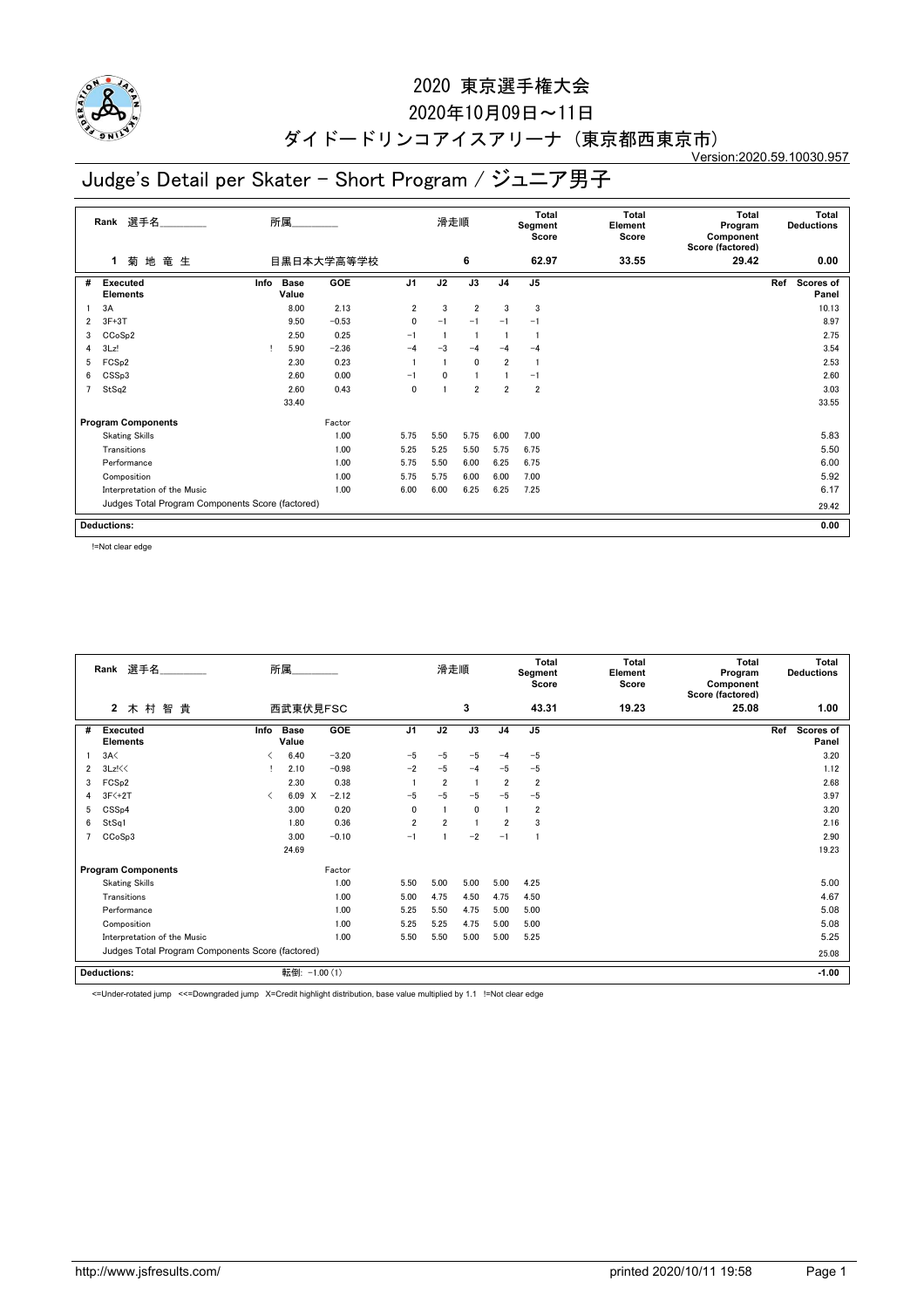

## 2020年10月09日~11日

#### ダイドードリンコアイスアリーナ (東京都西東京市) Version:2020.59.10030.957

# Judge's Detail per Skater - Short Program / ジュニア男子

|   | 選手名<br>Rank                                      | 所属                           |         |                | 滑走順            |                |                | <b>Total</b><br>Segment<br>Score | <b>Total</b><br>Element<br>Score | <b>Total</b><br>Program<br>Component<br>Score (factored) | <b>Total</b><br><b>Deductions</b> |  |
|---|--------------------------------------------------|------------------------------|---------|----------------|----------------|----------------|----------------|----------------------------------|----------------------------------|----------------------------------------------------------|-----------------------------------|--|
|   | 凜<br>坂東<br>3                                     | 駒場学園高校                       |         |                |                | 11             |                | 42.70                            | 19.03                            | 23.67                                                    | 0.00                              |  |
| # | Executed<br><b>Elements</b>                      | Info<br><b>Base</b><br>Value | GOE     | J <sub>1</sub> | J2             | J3             | J <sub>4</sub> | J <sub>5</sub>                   |                                  |                                                          | Ref<br><b>Scores of</b><br>Panel  |  |
|   | 2A                                               | 3.30                         | 0.33    | 0              | $\overline{2}$ | $\overline{2}$ | 1              | 0                                |                                  |                                                          | 3.63                              |  |
| 2 | $3T+2T$                                          | 5.50                         | 0.14    | 0              | 0              | -1             |                | 0                                |                                  |                                                          | 5.64                              |  |
| 3 | CCoSp2V                                          | 1.88                         | $-0.19$ | $-1$           | $-1$           | $-1$           | $-1$           | $-1$                             |                                  |                                                          | 1.69                              |  |
| 4 | CSSp3                                            | 2.60                         | 0.35    |                | $\overline{2}$ | $\overline{2}$ | 1              |                                  |                                  |                                                          | 2.95                              |  |
| 5 | StSqB                                            | 1.50                         | 0.20    | $\mathbf{0}$   |                | 3              |                | $\overline{\mathbf{2}}$          |                                  |                                                          | 1.70                              |  |
| 6 | 2Lz                                              | $2.31 \t X$                  | $-0.28$ | $-1$           | $-1$           | $-1$           | $-5$           | $-2$                             |                                  |                                                          | 2.03                              |  |
| 7 | FCS <sub>p1</sub>                                | 1.90                         | $-0.51$ | $-2$           | $-3$           | $-3$           | $-1$           | $-3$                             |                                  |                                                          | 1.39                              |  |
|   |                                                  | 18.99                        |         |                |                |                |                |                                  |                                  |                                                          | 19.03                             |  |
|   | <b>Program Components</b>                        |                              | Factor  |                |                |                |                |                                  |                                  |                                                          |                                   |  |
|   | <b>Skating Skills</b>                            |                              | 1.00    | 4.50           | 4.25           | 5.25           | 5.00           | 4.50                             |                                  |                                                          | 4.67                              |  |
|   | Transitions                                      |                              | 1.00    | 4.00           | 4.25           | 4.75           | 4.50           | 4.25                             |                                  |                                                          | 4.33                              |  |
|   | Performance                                      |                              | 1.00    | 4.25           | 4.75           | 5.25           | 5.25           | 4.75                             |                                  |                                                          | 4.92                              |  |
|   | Composition                                      |                              | 1.00    | 4.25           | 4.75           | 5.25           | 4.75           | 4.50                             |                                  |                                                          | 4.67                              |  |
|   | Interpretation of the Music                      | 4.25                         | 5.25    | 5.50           | 5.25           | 4.75           |                |                                  | 5.08                             |                                                          |                                   |  |
|   | Judges Total Program Components Score (factored) |                              |         |                |                |                |                |                                  |                                  |                                                          | 23.67                             |  |
|   | <b>Deductions:</b>                               |                              |         |                |                |                |                |                                  |                                  |                                                          | 0.00                              |  |

X=Credit highlight distribution, base value multiplied by 1.1

|                | Rank 選手名                                         |           | 所属                   |            |                | 滑走順          |             |                | <b>Total</b><br>Segment<br>Score | <b>Total</b><br>Element<br>Score | <b>Total</b><br>Program<br>Component<br>Score (factored) | Total<br><b>Deductions</b>       |  |
|----------------|--------------------------------------------------|-----------|----------------------|------------|----------------|--------------|-------------|----------------|----------------------------------|----------------------------------|----------------------------------------------------------|----------------------------------|--|
|                | 司<br>矢<br>島<br>4                                 |           | 西武東伏見FSC             |            |                |              | 10          |                | 42.06                            | 19.55                            | 22.51                                                    | 0.00                             |  |
| #              | <b>Executed</b><br><b>Elements</b>               | Info      | <b>Base</b><br>Value | <b>GOE</b> | J <sub>1</sub> | J2           | J3          | J <sub>4</sub> | $\mathsf{J}5$                    |                                  |                                                          | Ref<br><b>Scores of</b><br>Panel |  |
|                | 2Lz                                              |           | 2.10                 | 0.00       | $\mathbf{0}$   | 0            | $\mathbf 0$ | $\mathbf{0}$   | 0                                |                                  |                                                          | 2.10                             |  |
| 2              | $3S<+2T$                                         | $\langle$ | 4.74                 | $-0.69$    | $-2$           | $-2$         | $-2$        | $-2$           | $-2$                             |                                  |                                                          | 4.05                             |  |
| 3              | CSSp3                                            |           | 2.60                 | 0.00       | $-1$           | 0            | 0           |                | 0                                |                                  |                                                          | 2.60                             |  |
| 4              | StSq1                                            |           | 1.80                 | 0.00       | 0              | $\mathbf{0}$ | 0           | $\mathbf{0}$   | $-1$                             |                                  |                                                          | 1.80                             |  |
| 5              | 2A                                               |           | $3.63 \times$        | 0.00       | 0              | 0            | 0           | $\mathbf{0}$   | 0                                |                                  |                                                          | 3.63                             |  |
| 6              | FCSp3                                            |           | 2.80                 | 0.09       | 0              | 0            |             |                | 0                                |                                  |                                                          | 2.89                             |  |
| $\overline{ }$ | CCoSp3V                                          |           | 2.25                 | 0.23       | 1              | 0            |             |                |                                  |                                  |                                                          | 2.48                             |  |
|                |                                                  |           | 19.92                |            |                |              |             |                |                                  |                                  |                                                          | 19.55                            |  |
|                | <b>Program Components</b>                        |           |                      | Factor     |                |              |             |                |                                  |                                  |                                                          |                                  |  |
|                | <b>Skating Skills</b>                            |           |                      | 1.00       | 4.75           | 4.50         | 4.75        | 4.75           | 4.50                             |                                  |                                                          | 4.67                             |  |
|                | Transitions                                      |           |                      | 1.00       | 4.50           | 4.25         | 4.50        | 4.50           | 4.25                             |                                  |                                                          | 4.42                             |  |
|                | Performance                                      |           |                      | 1.00       | 4.25           | 4.50         | 4.75        | 4.75           | 4.00                             |                                  |                                                          | 4.50                             |  |
|                | Composition                                      |           |                      | 1.00       | 4.25           | 4.75         | 4.50        | 4.75           | 4.25                             |                                  |                                                          | 4.50                             |  |
|                | Interpretation of the Music<br>1.00              |           |                      |            | 4.25           | 4.50         | 4.50        | 5.00           | 4.25                             |                                  |                                                          | 4.42                             |  |
|                | Judges Total Program Components Score (factored) |           |                      |            |                |              |             |                | 22.51                            |                                  |                                                          |                                  |  |
|                | <b>Deductions:</b>                               |           |                      |            |                |              |             |                |                                  |                                  |                                                          |                                  |  |

<=Under-rotated jump X=Credit highlight distribution, base value multiplied by 1.1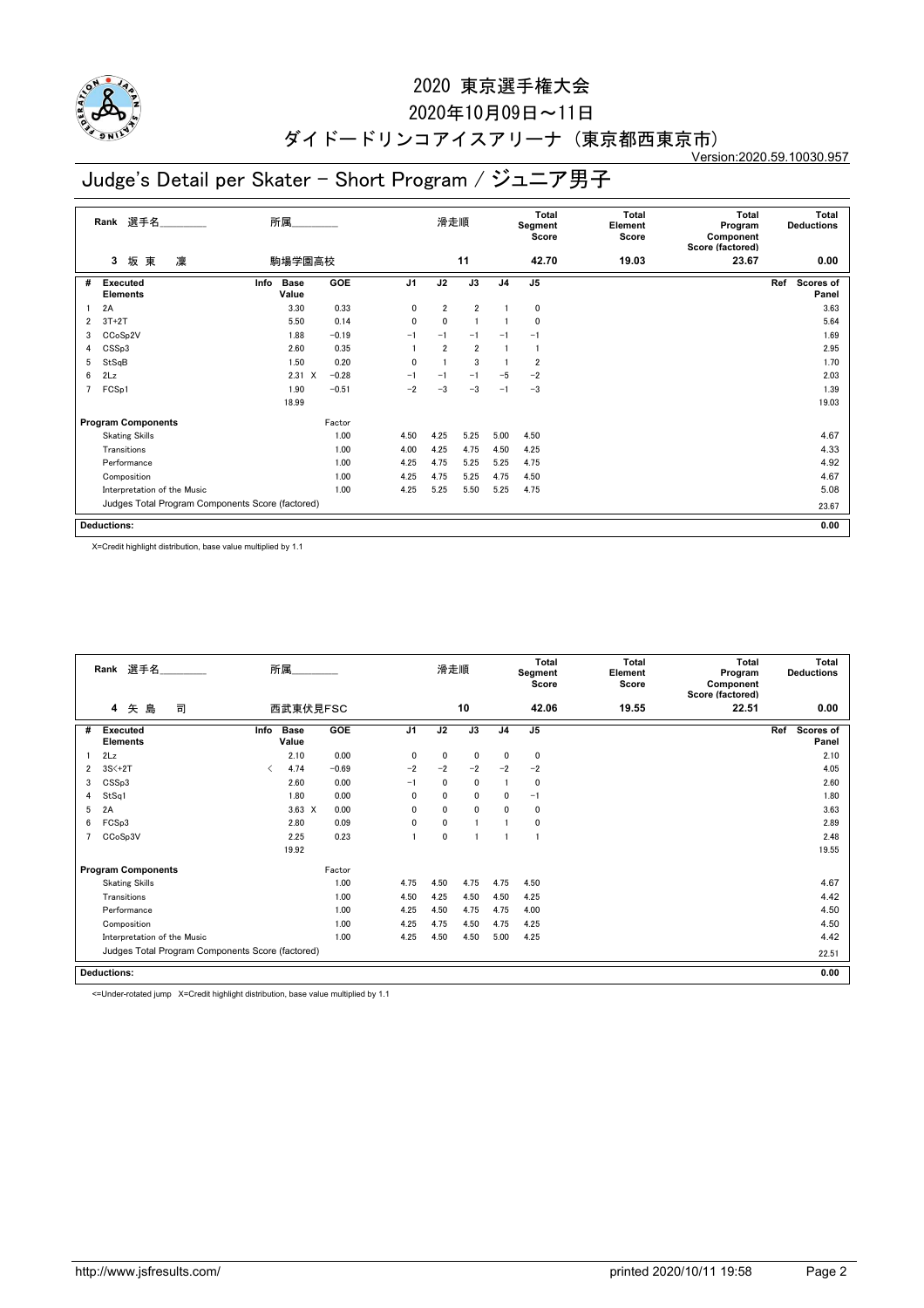

## 2020年10月09日~11日

#### ダイドードリンコアイスアリーナ (東京都西東京市) Version:2020.59.10030.957

# Judge's Detail per Skater - Short Program / ジュニア男子

|   | 選手名<br>Rank                                      |        | 所属                   |         |                | 滑走順          |                |                | <b>Total</b><br>Segment<br>Score | <b>Total</b><br>Element<br>Score | <b>Total</b><br>Program<br>Component<br>Score (factored) | <b>Total</b><br><b>Deductions</b> |
|---|--------------------------------------------------|--------|----------------------|---------|----------------|--------------|----------------|----------------|----------------------------------|----------------------------------|----------------------------------------------------------|-----------------------------------|
|   | 櫻<br>小田垣<br>5                                    |        | 西武東伏見FSC             |         |                |              | $\overline{7}$ |                | 41.09                            | 16.17                            | 24.92                                                    | 0.00                              |
| # | Executed<br><b>Elements</b>                      | Info   | <b>Base</b><br>Value | GOE     | J <sub>1</sub> | J2           | J3             | J <sub>4</sub> | J <sub>5</sub>                   |                                  |                                                          | Ref<br>Scores of<br>Panel         |
|   | 2Lz                                              |        | 2.10                 | 0.07    | $\overline{1}$ |              | $\mathbf 0$    | 0              | 0                                |                                  |                                                          | 2.17                              |
| 2 | $2T+2T*$                                         | $\ast$ | 1.30                 | $-0.65$ | $-5$           | $-5$         | $-5$           | $-5$           | $-5$                             |                                  |                                                          | 0.65                              |
| 3 | CSS <sub>p2</sub>                                |        | 2.30                 | 0.08    | $\mathbf 0$    | $\mathbf{0}$ | -1             |                | 0                                |                                  |                                                          | 2.38                              |
| 4 | 2A                                               |        | $3.63 \times$        | 0.33    |                |              |                |                | $\overline{\mathbf{2}}$          |                                  |                                                          | 3.96                              |
| 5 | FCS <sub>p1</sub>                                |        | 1.90                 | $-0.19$ | $-1$           | $-2$         | $-1$           | $-1$           | $-1$                             |                                  |                                                          | 1.71                              |
| 6 | StSq1                                            |        | 1.80                 | 0.30    |                | 0            | $\overline{2}$ | $\overline{2}$ | $\overline{2}$                   |                                  |                                                          | 2.10                              |
| 7 | CC <sub>o</sub> S <sub>p</sub> 3                 |        | 3.00                 | 0.20    |                | $-1$         | 0              | $\mathbf{1}$   |                                  |                                  |                                                          | 3.20                              |
|   |                                                  |        | 16.03                |         |                |              |                |                |                                  |                                  |                                                          | 16.17                             |
|   | <b>Program Components</b>                        |        |                      | Factor  |                |              |                |                |                                  |                                  |                                                          |                                   |
|   | <b>Skating Skills</b>                            |        |                      | 1.00    | 5.00           | 4.75         | 4.50           | 5.00           | 6.00                             |                                  |                                                          | 4.92                              |
|   | Transitions                                      |        |                      | 1.00    | 4.75           | 4.75         | 4.00           | 4.75           | 5.75                             |                                  |                                                          | 4.75                              |
|   | Performance                                      |        |                      | 1.00    | 5.00           | 4.75         | 4.25           | 5.25           | 5.50                             |                                  |                                                          | 5.00                              |
|   | Composition                                      |        |                      | 1.00    | 5.00           | 4.75         | 4.75           | 5.25           | 6.00                             |                                  |                                                          | 5.00                              |
|   | Interpretation of the Music                      | 1.00   | 5.25                 | 5.00    | 5.00           | 5.50         | 6.25           |                |                                  | 5.25                             |                                                          |                                   |
|   | Judges Total Program Components Score (factored) |        |                      |         |                |              |                |                |                                  | 24.92                            |                                                          |                                   |
|   | <b>Deductions:</b>                               |        |                      |         |                |              |                |                |                                  |                                  |                                                          | 0.00                              |

\*=Invalid element X=Credit highlight distribution, base value multiplied by 1.1

| 選手名<br>Rank<br>藤城柊治<br>6 |                                                  |        | 所属                   |         | 滑走順            |              |                | <b>Total</b><br>Segment<br>Score | <b>Total</b><br>Element<br>Score | <b>Total</b><br>Program<br>Component<br>Score (factored) | Total<br><b>Deductions</b> |                                  |
|--------------------------|--------------------------------------------------|--------|----------------------|---------|----------------|--------------|----------------|----------------------------------|----------------------------------|----------------------------------------------------------|----------------------------|----------------------------------|
|                          |                                                  |        | 明治神宮外苑FSC            |         |                |              | $\mathbf{2}$   |                                  | 41.02                            | 18.44                                                    | 23.58                      | 1.00                             |
| #                        | Executed<br><b>Elements</b>                      | Info   | <b>Base</b><br>Value | GOE     | J <sub>1</sub> | J2           | J3             | J <sub>4</sub>                   | J <sub>5</sub>                   |                                                          |                            | Ref<br><b>Scores of</b><br>Panel |
|                          | $3Lz$ !                                          |        | 4.72                 | $-2.36$ | $-5$           | $-5$         | $-5$           | $-5$                             | $-5$                             |                                                          |                            | 2.36                             |
| 2                        | 3Lo+COMBO+1T*                                    | $\ast$ | 4.90                 | $-2.45$ | $-5$           | $-5$         | $-5$           | $-5$                             | $-3$                             |                                                          |                            | 2.45                             |
| 3                        | CCoSp3V                                          |        | 2.25                 | 0.30    | $\overline{2}$ | $\mathbf{0}$ | $\overline{1}$ | $\overline{2}$                   |                                  |                                                          |                            | 2.55                             |
| 4                        | CSSp3                                            |        | 2.60                 | $-0.17$ | $-1$           | $-1$         | $-1$           |                                  | 0                                |                                                          |                            | 2.43                             |
| 5                        | 2A                                               |        | $3.63 \times$        | 0.66    | $\overline{2}$ |              | $\overline{2}$ | $\overline{2}$                   | $\overline{2}$                   |                                                          |                            | 4.29                             |
| 6                        | StSq1                                            |        | 1.80                 | 0.18    | $\overline{2}$ | $\mathbf{0}$ |                |                                  |                                  |                                                          |                            | 1.98                             |
| 7                        | FCS <sub>p2</sub>                                |        | 2.30                 | 0.08    | $\mathbf{0}$   | $-1$         | 0              | $\overline{2}$                   |                                  |                                                          |                            | 2.38                             |
|                          |                                                  |        | 22.20                |         |                |              |                |                                  |                                  |                                                          |                            | 18.44                            |
|                          | <b>Program Components</b>                        |        |                      | Factor  |                |              |                |                                  |                                  |                                                          |                            |                                  |
|                          | <b>Skating Skills</b>                            |        |                      | 1.00    | 5.25           | 4.25         | 4.75           | 5.25                             | 4.75                             |                                                          |                            | 4.92                             |
|                          | Transitions                                      |        |                      | 1.00    | 4.75           | 4.00         | 4.50           | 5.00                             | 4.50                             |                                                          |                            | 4.58                             |
|                          | Performance                                      |        |                      | 1.00    | 4.75           | 4.00         | 4.50           | 5.25                             | 4.25                             |                                                          |                            | 4.50                             |
|                          | Composition                                      |        |                      | 1.00    | 5.00           | 4.25         | 4.75           | 5.25                             | 4.50                             |                                                          |                            | 4.75                             |
|                          | Interpretation of the Music                      |        |                      | 1.00    | 5.00           | 4.50         | 5.00           | 5.50                             | 4.50                             |                                                          |                            | 4.83                             |
|                          | Judges Total Program Components Score (factored) |        |                      |         |                |              |                |                                  |                                  |                                                          | 23.58                      |                                  |
|                          | <b>Deductions:</b>                               |        | 転倒: -1.00 (1)        |         |                |              |                |                                  |                                  |                                                          |                            | $-1.00$                          |

\*=Invalid element <=Under-rotated jump X=Credit highlight distribution, base value multiplied by 1.1 !=Not clear edge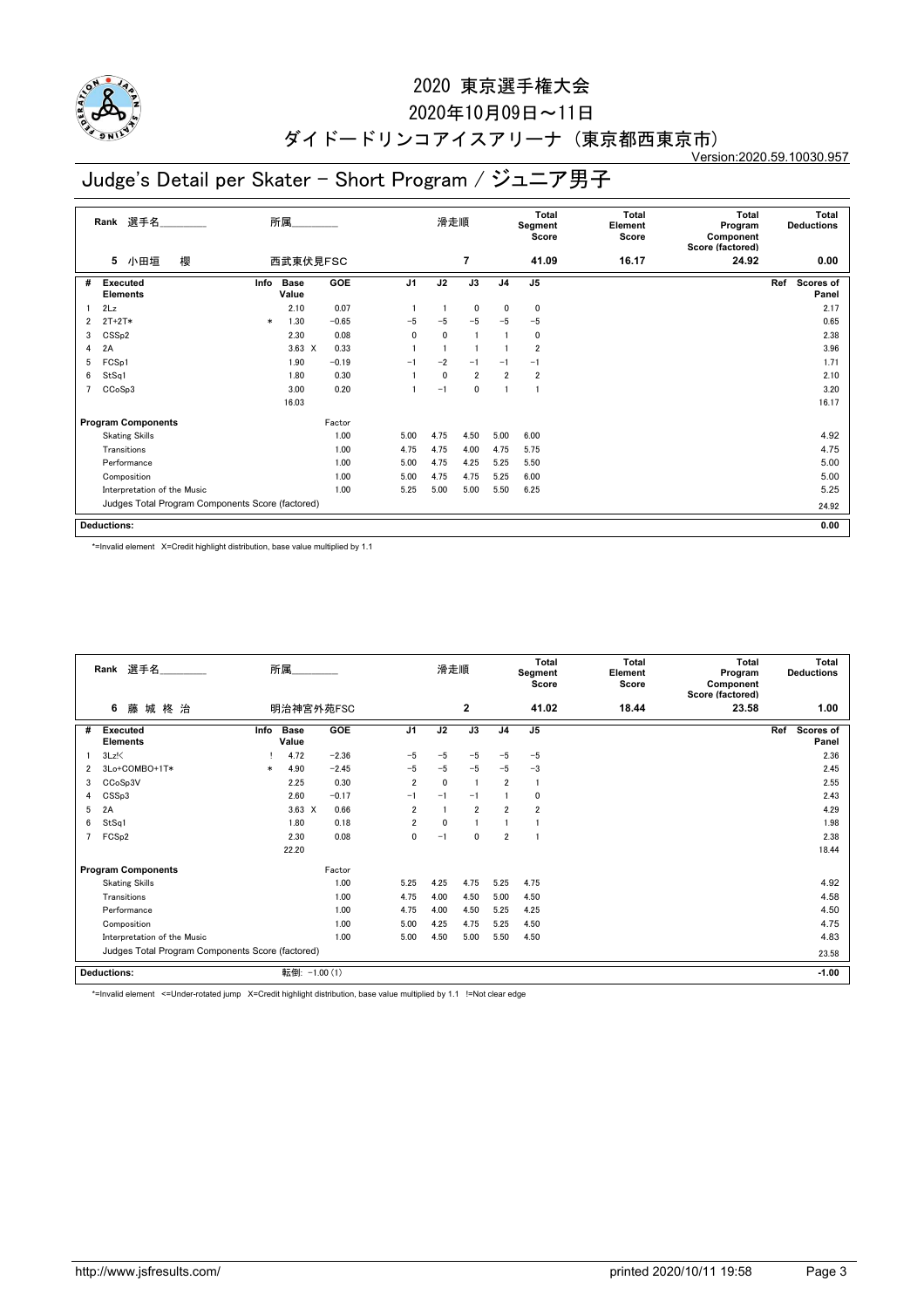

## 2020年10月09日~11日

#### ダイドードリンコアイスアリーナ (東京都西東京市) Version:2020.59.10030.957

# Judge's Detail per Skater - Short Program / ジュニア男子

|                | 選手名<br>Rank                                      |        | 所属                   |         |                | 滑走順  |                 |                | Total<br>Segment<br>Score | Total<br>Element<br>Score | Total<br>Program<br>Component<br>Score (factored) | <b>Total</b><br><b>Deductions</b> |       |
|----------------|--------------------------------------------------|--------|----------------------|---------|----------------|------|-----------------|----------------|---------------------------|---------------------------|---------------------------------------------------|-----------------------------------|-------|
|                | 篤 彦<br>田 村<br>7                                  |        | 正則学園高等学校             |         |                |      | 9               |                | 35.31                     | 14.22                     | 21.09                                             | 0.00                              |       |
| #              | Executed<br><b>Elements</b>                      | Info   | <b>Base</b><br>Value | GOE     | J <sub>1</sub> | J2   | $\overline{J3}$ | J <sub>4</sub> | J <sub>5</sub>            |                           |                                                   | Ref<br>Scores of<br>Panel         |       |
|                | 2Lz!                                             |        | 2.10                 | $-0.14$ | $-1$           | $-1$ | $\mathbf 0$     | 0              | $-1$                      |                           |                                                   |                                   | 1.96  |
| $\overline{2}$ | $2S+1T*$                                         | $\ast$ | 1.30                 | $-0.65$ | $-5$           | $-5$ | $-5$            | $-5$           | $-5$                      |                           |                                                   |                                   | 0.65  |
| 3              | FCS <sub>p2</sub>                                |        | 2.30                 | $-0.38$ | $-2$           | $-2$ | $-1$            | $-1$           | $-2$                      |                           |                                                   |                                   | 1.92  |
| 4              | CSS <sub>p4</sub>                                |        | 3.00                 | $-0.30$ | $-1$           | $-1$ | $-1$            | $-1$           | $-2$                      |                           |                                                   |                                   | 2.70  |
| 5              | 2A<<                                             | <<     | $1.21 \quad X$       | $-0.55$ | $-5$           | $-5$ | $-5$            | $-5$           | $-5$                      |                           |                                                   |                                   | 0.66  |
| 6              | CCoSp4                                           |        | 3.50                 | 0.23    | 0              | 0    | -1              |                |                           |                           |                                                   |                                   | 3.73  |
| $\overline{7}$ | StSq2                                            |        | 2.60                 | 0.00    | $-1$           | 0    | $\mathbf 0$     |                | 0                         |                           |                                                   |                                   | 2.60  |
|                |                                                  |        | 16.01                |         |                |      |                 |                |                           |                           |                                                   |                                   | 14.22 |
|                | <b>Program Components</b>                        |        |                      | Factor  |                |      |                 |                |                           |                           |                                                   |                                   |       |
|                | <b>Skating Skills</b>                            |        |                      | 1.00    | 3.75           | 4.25 | 4.25            | 4.50           | 4.25                      |                           |                                                   |                                   | 4.25  |
|                | Transitions                                      |        |                      | 1.00    | 3.50           | 4.00 | 4.00            | 4.25           | 3.75                      |                           |                                                   |                                   | 3.92  |
|                | Performance                                      |        |                      | 1.00    | 3.50           | 4.25 | 4.50            | 4.75           | 3.75                      |                           |                                                   |                                   | 4.17  |
|                | Composition                                      |        |                      | 1.00    | 3.25           | 5.00 | 4.50            | 4.50           | 4.00                      |                           |                                                   |                                   | 4.33  |
|                | Interpretation of the Music                      |        |                      | 1.00    | 3.50           | 5.25 | 4.50            | 4.75           | 4.00                      |                           |                                                   |                                   | 4.42  |
|                | Judges Total Program Components Score (factored) |        |                      |         |                |      |                 |                |                           |                           |                                                   |                                   | 21.09 |
|                | <b>Deductions:</b>                               |        |                      |         |                |      |                 |                |                           |                           |                                                   |                                   | 0.00  |

\*=Invalid element <<=Downgraded jump X=Credit highlight distribution, base value multiplied by 1.1 !=Not clear edge

|   | Rank 選手名                                         | 所属     |                      |         |                | 滑走順          |              |                | <b>Total</b><br>Segment<br>Score | Total<br>Element<br>Score | Total<br>Program<br>Component<br>Score (factored) | <b>Total</b><br><b>Deductions</b> |
|---|--------------------------------------------------|--------|----------------------|---------|----------------|--------------|--------------|----------------|----------------------------------|---------------------------|---------------------------------------------------|-----------------------------------|
|   | 聖 幸<br>8<br>廣<br>田                               |        | 青梅フィギュア              |         |                |              | 4            |                | 34.81                            | 14.81                     | 20.00                                             | 0.00                              |
| # | <b>Executed</b><br><b>Elements</b>               | Info   | <b>Base</b><br>Value | GOE     | J <sub>1</sub> | J2           | J3           | J <sub>4</sub> | J <sub>5</sub>                   |                           |                                                   | Ref<br><b>Scores of</b><br>Panel  |
|   | CCoSp2V                                          |        | 1.88                 | 0.00    | $\mathbf{0}$   | $-1$         | 0            | 0              | $\mathbf 0$                      |                           |                                                   | 1.88                              |
| 2 | 2Lz!                                             |        | 2.10                 | $-0.14$ | $\mathbf{0}$   | $-1$         | 0            | $-1$           | $-1$                             |                           |                                                   | 1.96                              |
| 3 | $3S+1T*$                                         | $\ast$ | 4.30                 | $-2.15$ | $-5$           | $-5$         | $-5$         | $-5$           | $-5$                             |                           |                                                   | 2.15                              |
| 4 | FCSp1                                            |        | 1.90                 | $-0.06$ | $\mathbf{0}$   | $-1$         | $\mathbf{0}$ | 0              | $-2$                             |                           |                                                   | 1.84                              |
| 5 | 2A                                               |        | $3.63 \times$        | 0.00    | $\mathbf{0}$   | $\mathbf{0}$ | 0            | 0              | $\mathbf 0$                      |                           |                                                   | 3.63                              |
| 6 | CSS <sub>p1</sub>                                |        | 1.90                 | 0.00    | $-1$           | 0            | 1            | 0              | $\mathbf 0$                      |                           |                                                   | 1.90                              |
|   | StSqB                                            |        | 1.50                 | $-0.05$ | 0              | $-1$         | $\mathbf 0$  | 0              | $-1$                             |                           |                                                   | 1.45                              |
|   |                                                  |        | 17.21                |         |                |              |              |                |                                  |                           |                                                   | 14.81                             |
|   | <b>Program Components</b>                        |        |                      | Factor  |                |              |              |                |                                  |                           |                                                   |                                   |
|   | <b>Skating Skills</b>                            |        |                      | 1.00    | 4.25           | 4.00         | 4.50         | 4.25           | 4.25                             |                           |                                                   | 4.25                              |
|   | Transitions                                      |        |                      | 1.00    | 3.75           | 3.75         | 4.25         | 3.75           | 3.50                             |                           |                                                   | 3.75                              |
|   | Performance                                      |        |                      | 1.00    | 4.00           | 3.75         | 4.50         | 4.25           | 3.75                             |                           |                                                   | 4.00                              |
|   | Composition                                      |        |                      | 1.00    | 3.75           | 3.75         | 4.50         | 4.25           | 3.75                             |                           |                                                   | 3.92                              |
|   | Interpretation of the Music                      |        |                      | 1.00    | 4.00           | 4.00         | 4.25         | 4.25           | 4.00                             |                           |                                                   | 4.08                              |
|   | Judges Total Program Components Score (factored) |        |                      |         |                |              |              |                |                                  |                           |                                                   | 20.00                             |
|   | <b>Deductions:</b>                               |        |                      |         |                |              |              |                |                                  |                           |                                                   | 0.00                              |

\*=Invalid element X=Credit highlight distribution, base value multiplied by 1.1 !=Not clear edge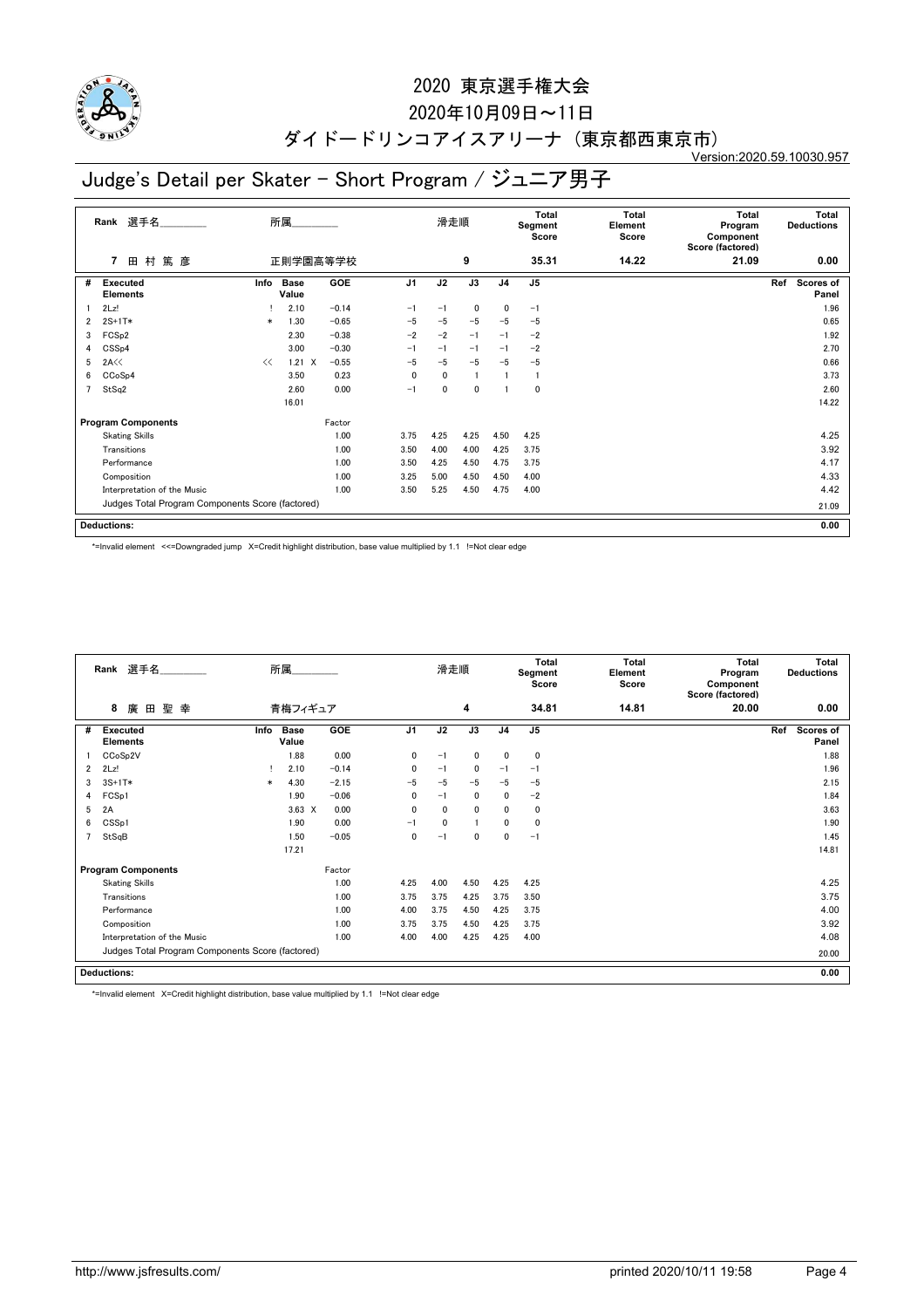

## 2020年10月09日~11日

#### ダイドードリンコアイスアリーナ (東京都西東京市) Version:2020.59.10030.957

# Judge's Detail per Skater - Short Program / ジュニア男子

|                | 選手名<br>Rank                                      | 所属<br>新渡戸文化中高SC |               |         |                | 滑走順  |      |                | Total<br>Segment<br>Score | Total<br>Element<br>Score | <b>Total</b><br>Program<br>Component<br>Score (factored) |     | <b>Total</b><br><b>Deductions</b> |
|----------------|--------------------------------------------------|-----------------|---------------|---------|----------------|------|------|----------------|---------------------------|---------------------------|----------------------------------------------------------|-----|-----------------------------------|
|                | 鷹取慶太<br>9                                        |                 |               |         |                |      | 8    |                | 31.69                     | 12.60                     | 19.09                                                    |     | 0.00                              |
| #              | Executed<br><b>Elements</b>                      | Info            | Base<br>Value | GOE     | J <sub>1</sub> | J2   | J3   | J <sub>4</sub> | J <sub>5</sub>            |                           |                                                          | Ref | <b>Scores of</b><br>Panel         |
|                | 2S<<+COMBO                                       | <<              | 0.40          | $-0.20$ | $-5$           | $-5$ | $-5$ | $-5$           | $-5$                      |                           |                                                          |     | 0.20                              |
| $\overline{2}$ | 2A                                               |                 | 3.30          | $-0.77$ | $-2$           | $-2$ | $-2$ | $-3$           | $-3$                      |                           |                                                          |     | 2.53                              |
| 3              | CSSp4                                            |                 | 3.00          | 0.00    | $\mathbf{0}$   | 0    |      | $\mathbf{0}$   | $-1$                      |                           |                                                          |     | 3.00                              |
| 4              | 2Lz!                                             |                 | $2.31 \t X$   | $-0.21$ | $-1$           | $-1$ | $-1$ | $-2$           | 0                         |                           |                                                          |     | 2.10                              |
| 5              | FCSpB                                            |                 | 1.60          | $-0.53$ | $-2$           | $-4$ | $-3$ | $-3$           | $-4$                      |                           |                                                          |     | 1.07                              |
| 6              | StSqB                                            |                 | 1.50          | $-0.05$ | 0              | $-1$ | 0    | $-1$           |                           |                           |                                                          |     | 1.45                              |
| 7              | CCoSp2                                           |                 | 2.50          | $-0.25$ | $-1$           | $-1$ |      | $-3$           | $-1$                      |                           |                                                          |     | 2.25                              |
|                |                                                  |                 | 14.61         |         |                |      |      |                |                           |                           |                                                          |     | 12.60                             |
|                | <b>Program Components</b>                        |                 |               | Factor  |                |      |      |                |                           |                           |                                                          |     |                                   |
|                | <b>Skating Skills</b>                            |                 |               | 1.00    | 4.00           | 3.75 | 4.25 | 3.75           | 4.25                      |                           |                                                          |     | 4.00                              |
|                | Transitions                                      |                 |               | 1.00    | 3.50           | 3.50 | 4.00 | 3.50           | 3.75                      |                           |                                                          |     | 3.58                              |
|                | Performance                                      |                 |               | 1.00    | 3.50           | 3.50 | 4.25 | 3.25           | 4.00                      |                           |                                                          |     | 3.67                              |
|                | Composition                                      |                 |               | 1.00    | 3.50           | 3.75 | 4.50 | 3.25           | 4.50                      |                           |                                                          |     | 3.92                              |
|                | Interpretation of the Music                      | 3.75            | 3.50          | 4.50    | 3.50           | 4.50 |      |                |                           | 3.92                      |                                                          |     |                                   |
|                | Judges Total Program Components Score (factored) |                 |               |         |                |      |      |                |                           | 19.09                     |                                                          |     |                                   |
|                | <b>Deductions:</b>                               |                 |               |         |                |      |      |                |                           |                           |                                                          |     | 0.00                              |

<<=Downgraded jump X=Credit highlight distribution, base value multiplied by 1.1 !=Not clear edge

|                                                  | 選手名<br>Rank                        |      | 所属                   |            | 滑走順            |      | <b>Total</b><br>Segment<br>Score |                | Total<br>Element<br>Score | <b>Total</b><br>Program<br>Component<br>Score (factored) | Total<br><b>Deductions</b> |                                  |
|--------------------------------------------------|------------------------------------|------|----------------------|------------|----------------|------|----------------------------------|----------------|---------------------------|----------------------------------------------------------|----------------------------|----------------------------------|
|                                                  | 深瀬憲人<br>10                         |      | 東洋大学                 |            |                |      | 1                                |                | 29.90                     | 12.06                                                    | 19.84                      | 2.00                             |
| #                                                | <b>Executed</b><br><b>Elements</b> | Info | <b>Base</b><br>Value | <b>GOE</b> | J <sub>1</sub> | J2   | J3                               | J <sub>4</sub> | J <sub>5</sub>            |                                                          |                            | Ref<br><b>Scores of</b><br>Panel |
|                                                  | 3S<+COMBO                          | ≺    | 3.44                 | $-1.72$    | $-5$           | $-5$ | $-5$                             | $-5$           | $-5$                      |                                                          |                            | 1.72                             |
| $\overline{2}$                                   | 2Lz!                               |      | 2.10                 | 0.00       | 0              | $-1$ | $\mathbf 0$                      | 0              | 0                         |                                                          |                            | 2.10                             |
| 3                                                | CSSp                               |      | 0.00                 | 0.00       |                |      |                                  |                |                           |                                                          |                            | 0.00                             |
| 4                                                | 2A                                 |      | $3.63 \times$        | $-1.65$    | $-5$           | $-5$ | $-5$                             | $-5$           | $-5$                      |                                                          |                            | 1.98                             |
| 5                                                | FCSp1                              |      | 1.90                 | 0.00       | $\mathbf{0}$   | $-1$ | $\mathbf 0$                      | $\mathbf{0}$   | 0                         |                                                          |                            | 1.90                             |
| 6                                                | StSq1                              |      | 1.80                 | 0.06       |                | 0    | $\mathbf 0$                      | $-1$           |                           |                                                          |                            | 1.86                             |
|                                                  | CCoSp2                             |      | 2.50                 | 0.00       | 0              | 0    | $\mathbf{0}$                     | 0              | 0                         |                                                          |                            | 2.50                             |
|                                                  |                                    |      | 15.37                |            |                |      |                                  |                |                           |                                                          |                            | 12.06                            |
|                                                  | <b>Program Components</b>          |      |                      | Factor     |                |      |                                  |                |                           |                                                          |                            |                                  |
|                                                  | <b>Skating Skills</b>              |      |                      | 1.00       | 4.75           | 4.25 | 4.25                             | 4.00           | 4.25                      |                                                          |                            | 4.25                             |
|                                                  | Transitions                        |      |                      | 1.00       | 4.50           | 3.75 | 3.50                             | 3.75           | 3.75                      |                                                          |                            | 3.75                             |
|                                                  | Performance                        |      |                      | 1.00       | 4.50           | 4.00 | 3.50                             | 4.00           | 3.75                      |                                                          |                            | 3.92                             |
|                                                  | Composition                        |      |                      | 1.00       | 4.75           | 4.00 | 3.75                             | 3.75           | 4.00                      |                                                          |                            | 3.92                             |
|                                                  | Interpretation of the Music        |      |                      | 1.00       | 5.00           | 4.00 | 4.00                             | 4.00           | 3.75                      |                                                          |                            | 4.00                             |
| Judges Total Program Components Score (factored) |                                    |      |                      |            |                |      |                                  |                |                           |                                                          |                            | 19.84                            |
|                                                  | <b>Deductions:</b>                 |      | 転倒: -2.00 (2)        |            |                |      |                                  |                |                           |                                                          |                            | $-2.00$                          |

<=Under-rotated jump X=Credit highlight distribution, base value multiplied by 1.1 !=Not clear edge